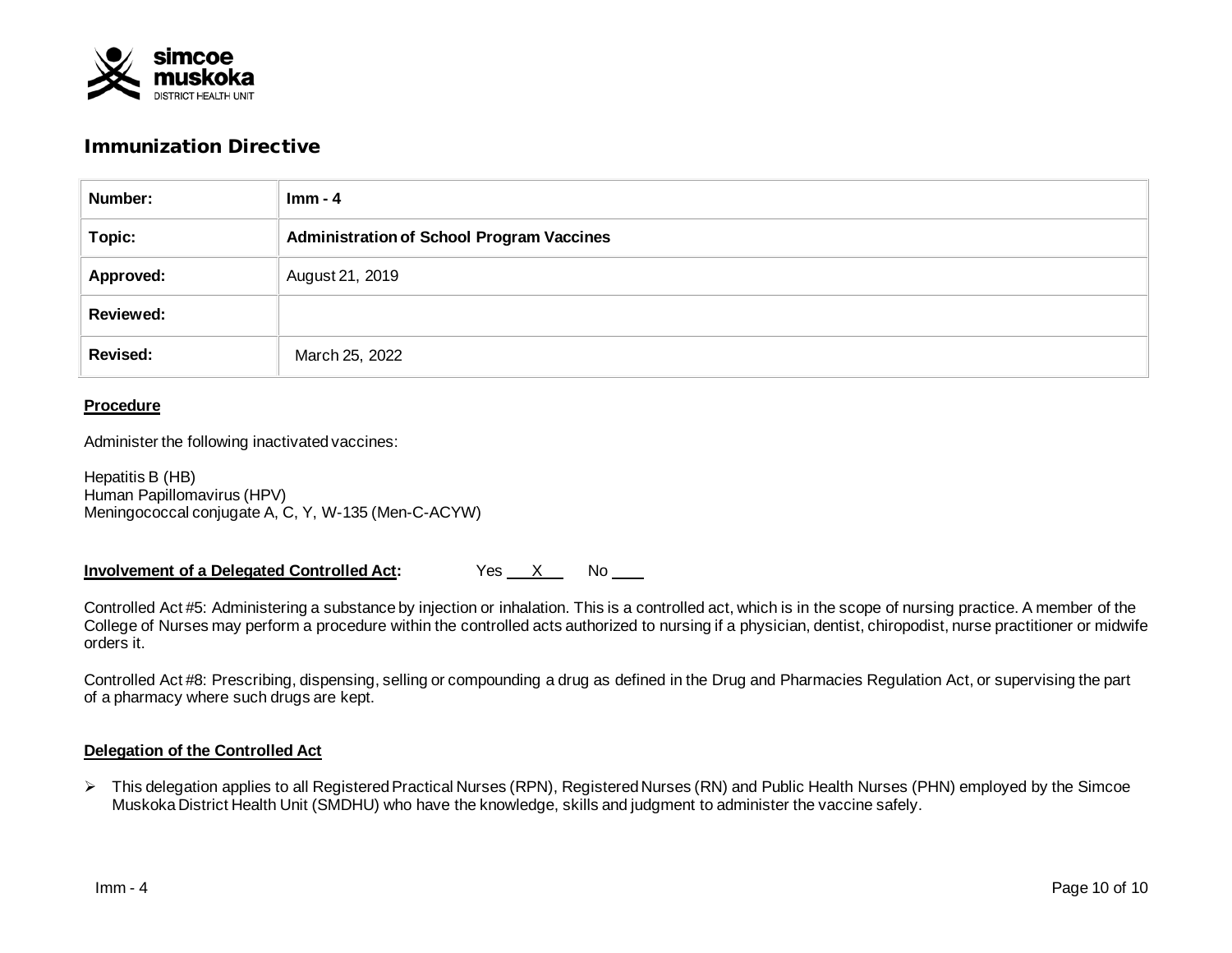- $\triangleright$  Delegation of Controlled Acts in the provision of a public health program under the authority of a Medical Officer of Health is acknowledged by the College of Physicians and Surgeons as falling under circumstances where the Controlled Act may be delegated in the absence of a physician order and in the absence of the doctor-patient relationship.
	- $\triangleright$  Identification of Risks: The risk of treatment includes the potential for a serious reaction or allergy along with the possibility that the client will experience medication side effects. These risks are minimized by reviewing contraindications and medical history and by instructing clients where possible on how to reduce the occurrence or severity of side effects.
	- See SMDHU Policy LG0104 *Delegation of Controlled Acts* for responsibilities of the delegator, program manager and staff. See SMDHU Policy GEN0105 - *Directives & Standing Orders* for approval process and quality assurance. See SMDHU Policy LG0101 – *Consent for Treatment* for information pertaining to obtaining consent.

### **Indications**

All vaccines will be administered according to the current Publicly Funded Immunization Schedules for Ontario (PF Schedule).

From time to time administration of a vaccine outside of the Publicly Funded Immunization Schedule may be approved via consult with the MOH/AMOH.

#### **Dosage and Administration:**

As per the Specific Vaccine Information table in the appendix and the product monographs for each product.

For the purposes of the School Immunization Program, a 24 week minimum interval between doses for a 2 dose schedule of 0 & 6 is acceptable for HB & HPV (age 11-15 years vs. 6 months as per Panorama Forecaster. Those who are 16 years will need to follow an alternate schedule (3 dose schedule for 16-19 years of age for the purpose of vaccine catch up due to pandemic).

Nurses will store and handle the vaccine according to the manufacture's recommendation (between 2° and 8° C)

The recommended schedule is to be followed except for in extenuating circumstances where time does not allow (i.e. leaving the country for travel) when an accelerated or alternate approved schedule may be used as per the product monograph.

In the event of an interrupted schedule, nurses will refer to the Canadian Immunization Guide and/or the PF Schedule. Consultation will occur with an Immunization program manager and/or MOH/AMOH about continuing outside of the recommended schedule as needed.

For pre-vaccination counseling, vaccine preparation, vaccine administration and post-vaccination counseling nurses will follow the information outlined in Part 1: Key Immunization Information - *Vaccine Administration Practices* section in the Canadian Immunization Guide Evergreen edition [http://www.phac](http://www.phac-aspc.gc.ca/publicat/cig-gci/p01-07-eng.php#vacc)[aspc.gc.ca/publicat/cig-gci/p01-07-eng.php#vacc.](http://www.phac-aspc.gc.ca/publicat/cig-gci/p01-07-eng.php#vacc)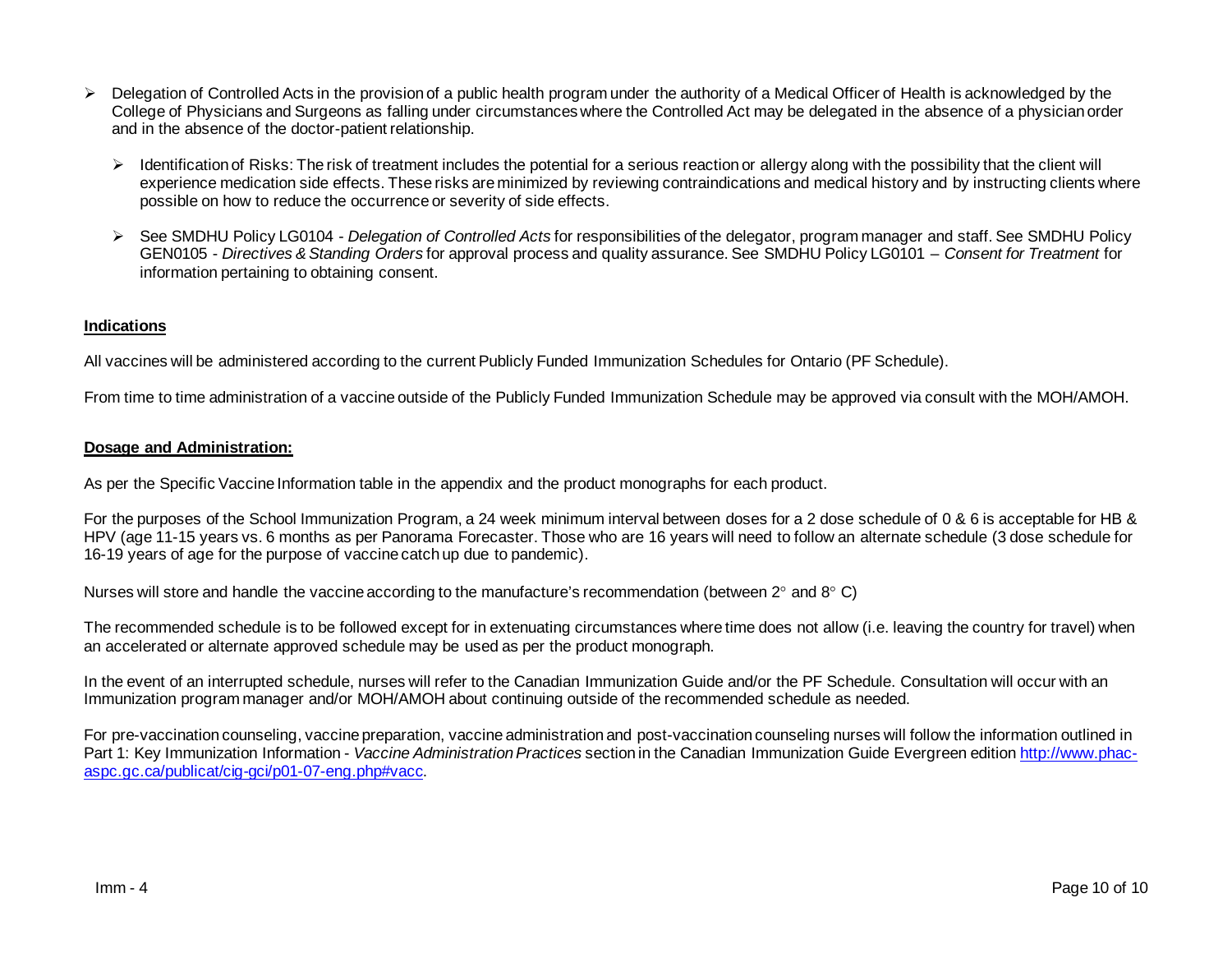## **Contraindications**

- 1. An allergy to any component of the vaccine, or an anaphylactic or other allergic reaction to a previous dose of the vaccine. For a list of components refer to the table in the appendix for the specific product to be given.
- 2. Vaccination should be postponed in cases of severe and acute illness. A minor illness (with or without a fever), such as a mild upper respiratory infection is not a reason to postpone vaccination.
- 3. Anyone with a new or evolving neurological disorder that is under medical investigation is not to receive any vaccines in SMDHU clinics.
- 4. HPV vaccine should not be administered to women who are pregnant. Initiation or completion of the series should continue after the pregnancy

#### **Quality Assurance**

The program managers will ensure that:

- $\triangleright$  The directive is reviewed annually.
- $\triangleright$  Annual training opportunities are provided to all immunization nurses.
- $\triangleright$  A current list of nurses who have received directive training is maintained.
- $\triangleright$  Newly hired or returning nurses are provided a comprehensive orientation program, including a review of all relevant resources as outlined below.
- $\triangleright$  Team meetings are held once per month to provide updates, problem-solve and review issues related to the implementation of directives.
- $\triangleright$  All medication errors are reviewed as per agency policy.

#### **References**

Product Monographs for each product. Refer to Health Canada Drug Product Database for current product monographs. <https://health-products.canada.ca/dpd-bdpp/index-eng.jsp>

Ministry of Health, Ontario Public Health Standards: Requirements for Programs, Services, and Accountability, 2020.

Ministry of Health, Publicly Funded Immunization Schedules for Ontario (Current as of date of Directive)

SMDHU Policy LG0101 - [Consent for Treatment](http://intranet.smdhu.net/docs/default-source/policy_procedure_forms/lg0101consentfortreatment.pdf?sfvrsn=2) – Revised September 2010

SMDHU Policy LG0104 - [Delegated Controlled Acts](http://intranet.smdhu.net/docs/default-source/policy_procedure_forms/LG0104DelegationOfControlledActsIntranet.pdf?sfvrsn=2) – Revised August 25, 2010

SMDHU Policy GEN0105 – Directives [& Standing Orders](http://intranet.smdhu.net/docs/default-source/policy-procedure-forms/GEN0105DirectivesStandingOrdersIntranet.pdf?sfvrsn=0) – Revised August 25, 2010

College of Nurses of Ontario (CNO), Practice Guideline, 41019, Directives Revised June2020 [https://www.cno.org/globalassets/docs/prac/41019\\_medicaldirectives.pdf](https://www.cno.org/globalassets/docs/prac/41019_medicaldirectives.pdf)

CNO, Practice Standard, 41007, Medication Revised January 2019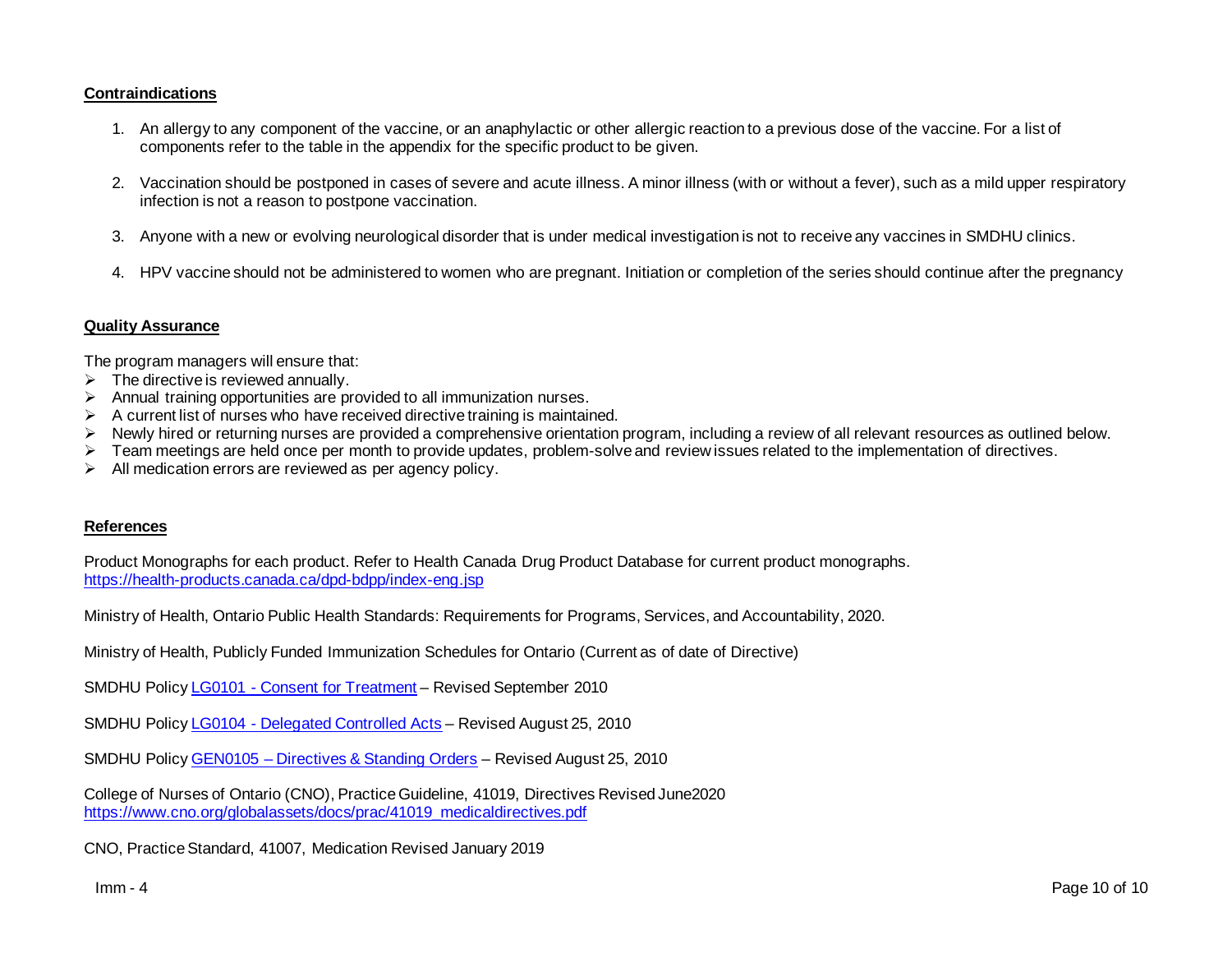[http://www.cno.org/docs/prac/41007\\_Medication.pdf](http://www.cno.org/docs/prac/41007_Medication.pdf)

CNO, Practice Standard, 41071, Decisions about Procedures and Authority Revised January 2020 [https://www.cno.org/globalassets/docs/prac/41071\\_decisions.pdf](https://www.cno.org/globalassets/docs/prac/41071_decisions.pdf)

The College of Physicians and Surgeons Policy #5-12 - Delegation of Controlled Acts March 2021

https://www.cpso.on.ca/Physicians/Policies-Guidance/Policies/Delegation-of-Controlled-Acts

## **Educational Resources**

- $\triangleright$  Immunization Program Guidebook
- Canadian Immunization Guide, Evergreen Edition
- <http://www.phac-aspc.gc.ca/publicat/cig-gci/index-eng.php>

#### **Authorized to**

All RPNs, RNs and PHNs employed by the Simcoe Muskoka District Health Unit, who have received the directive training and who have the following qualifications are authorized to administer these vaccines:

- ▶ Registered Nurses and Registered Nurses (temporary) listed as a member with the College of Nurses of Ontario with no restrictions or limitations on their registration.
- ▶ Registered Practical Nurses and Registered Practical Nurses (temporary) listed as a member with the College of Nurses of Ontario with no restrictions or limitations on their registration. Registered Practical Nurses that were registered with the College of Nurses prior to 2005 must also have an advanced medication course certificate.
- $\triangleright$  Current CPR certification Level C (updated annually).
- Nursing students (RN or RPN) may administer this vaccine provided they have received the directive training and are under the supervision of an RN or RPN employed by the Simcoe Muskoka District Health Unit.

#### **Authorization and Approval**

The steps outlined in this directive, and training and resources available provide nurses with the necessary knowledge and skills to safely, effectively and ethically administer these vaccines in a clinic setting.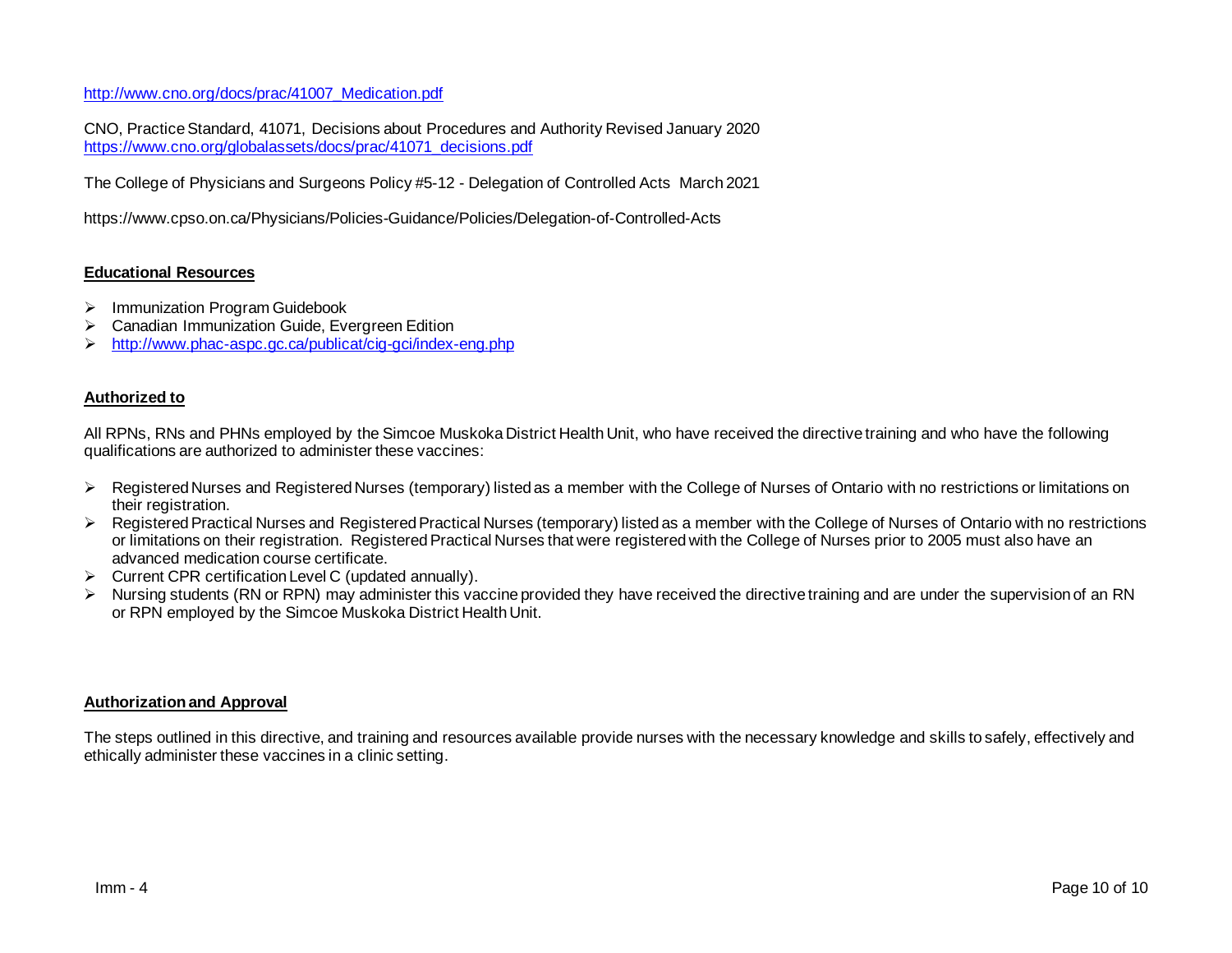| <b>Charles Gardner</b><br>Medical Officer of Health | Date |  |
|-----------------------------------------------------|------|--|
| Colin Lee<br>Associate Medical Officer of Health    | Date |  |
| Lisa Simon<br>Associate Medical Officer of Health   | Date |  |

Deanna Thompson **Date** Date **Date** Acting Vice-President, Immunization Department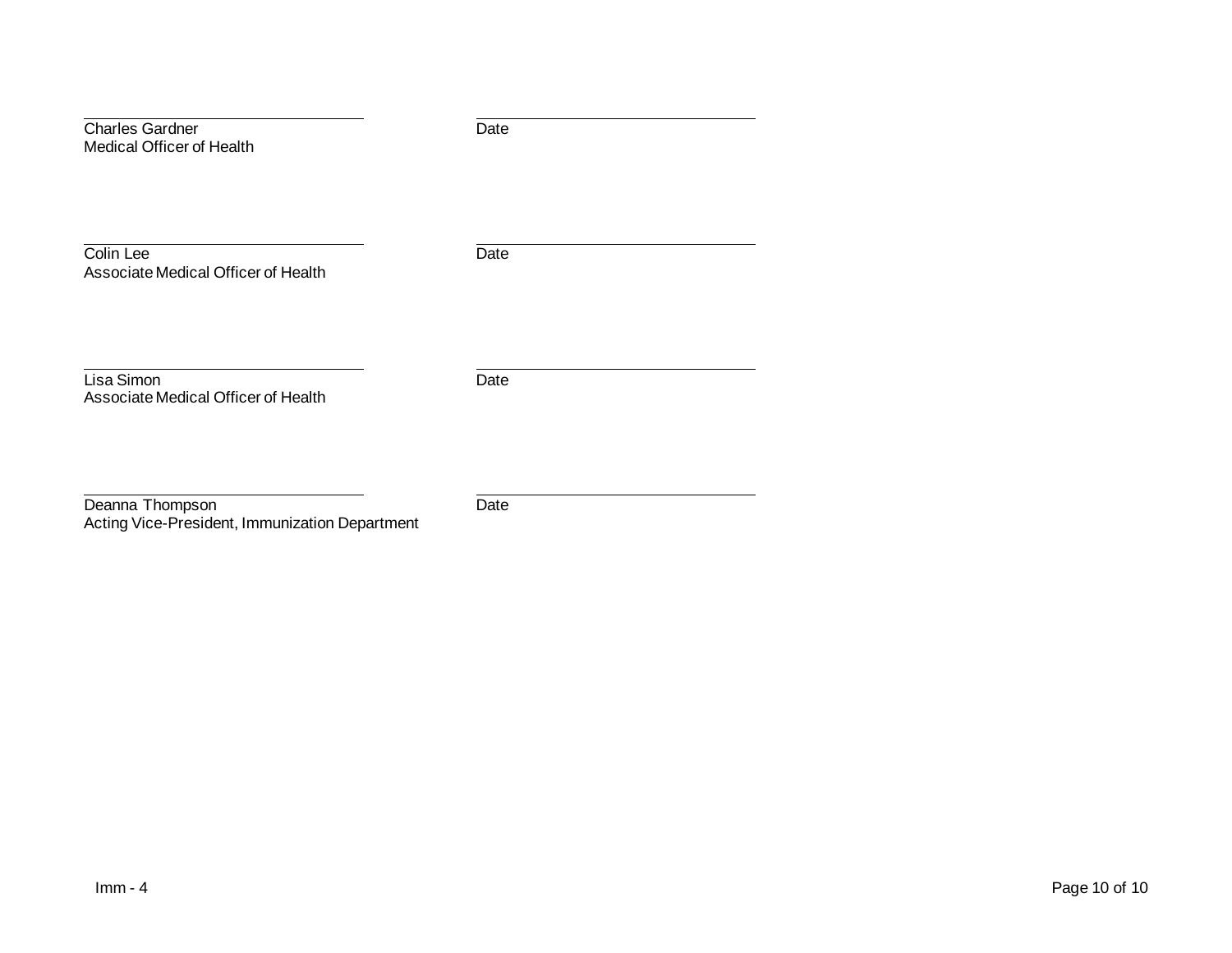# **Review/Revision History**

August 21, 2019 – Approved August 28, 2020 - Approved September 14, 2021 – Revised – added revised co-administration March 25, 2022 – addition of 3 doses for catch up HB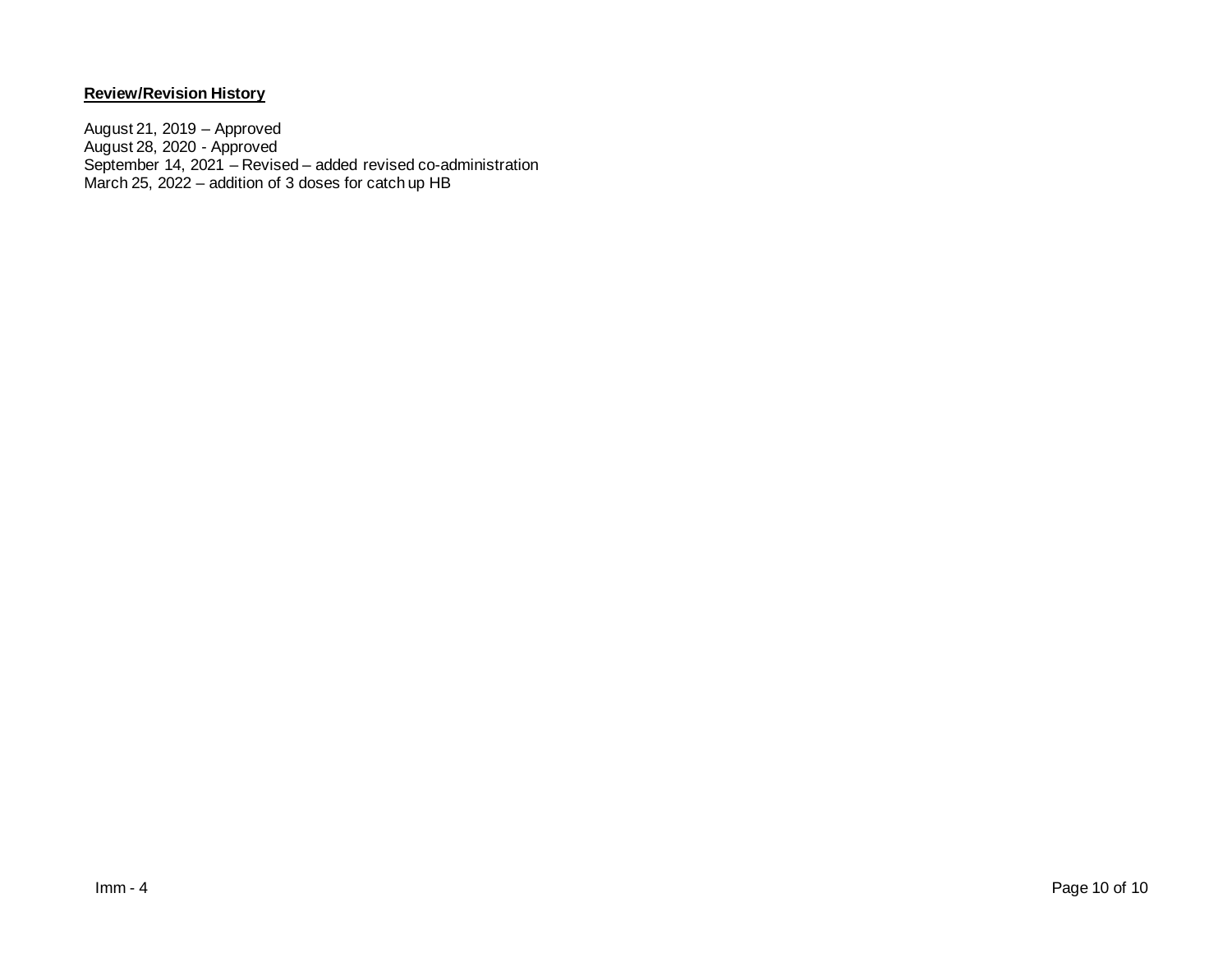# **Appendix - Specific Vaccine Information**

| Antigens                                                                                                                        | Name of the<br>Vaccine            | Components of the<br>Vaccine                                                                                                                                                                                                              | Age Indication<br>as per                                                               | Publicly Funded (PF) in Ontario and to be<br>administered to the following:                                                                                                                                                                                                                                                                                                                                                                                                                                                         | Dosage<br>Route                            |
|---------------------------------------------------------------------------------------------------------------------------------|-----------------------------------|-------------------------------------------------------------------------------------------------------------------------------------------------------------------------------------------------------------------------------------------|----------------------------------------------------------------------------------------|-------------------------------------------------------------------------------------------------------------------------------------------------------------------------------------------------------------------------------------------------------------------------------------------------------------------------------------------------------------------------------------------------------------------------------------------------------------------------------------------------------------------------------------|--------------------------------------------|
|                                                                                                                                 |                                   |                                                                                                                                                                                                                                           | Manufacturer                                                                           |                                                                                                                                                                                                                                                                                                                                                                                                                                                                                                                                     | <b>Site</b>                                |
| <b>HPV</b><br>(Human<br>Papilloma<br>virus 9-<br>valent (types<br>6, 11, 16,<br>18, 31, 33,<br>45, 52 and<br>58)<br>recombinant | Gardasil <sup>®9</sup><br>(Merck) | HPV protein<br>$\bullet$<br>Excipients: yeast,<br>aluminum (as<br>amorphous aluminum<br>hydroxyphosphate<br>sulfate [AAHS]<br>adjuvant), sodium<br>chloride, L-histidine,<br>polysorbate 80,<br>sodium borate<br>Product is latex free    | Females:<br>9 years<br>through 45<br>years<br>Males:<br>9 years<br>through 26<br>years | HPV vaccine is routinely given in Ontario to all<br>students in grade 7 in the School Immunization<br>Program. Students have until the end of grade 12 to<br>complete their series.<br>Immunocompetent students who start their series<br>before their 15 <sup>th</sup> birthday receive 2 doses (0 & 6<br>months).<br>Anyone who is immunocompromised or who begins<br>their series after their 15 <sup>th</sup> birthday receive 3 doses<br>$(0, 2, 8, 6 \text{ months}).$                                                        | Dose: 0.5 mL<br>Route: IM<br>Site: Deltoid |
| Antigens                                                                                                                        | Name of the<br>Vaccine            | Components of the<br>Vaccine                                                                                                                                                                                                              | Age Indication<br>as per<br>Manufacturer                                               | Publicly Funded (PF) in Ontario and to be<br>administered to the following:                                                                                                                                                                                                                                                                                                                                                                                                                                                         | Dosage<br>Route<br><b>Site</b>             |
| Men-C-<br><b>ACYW</b><br>(Quadrivalent<br>meningococc<br>al conjugate<br>Groups A, C,<br>Y, and W-135<br>vaccine)               | Menactra®<br>(Sanofi Pasteur)     | neisseria<br>meningitidis<br>group-specific<br>polysaccharide<br>antigens (A, C, Y,<br>$W-135$<br>conjugated with<br>diphtheria toxoid<br>protein carrier<br>Excipients: sodium<br>chloride, sodium<br>phosphate<br>Product is latex free | 9 months of<br>age through<br>55 years of<br>age                                       | Men-C-ACYW (one dose) is routinely given in<br>Ontario in grade 7 as part of the School<br>Immunization Program. This is their adolescent<br>booster dose of meningococcal vaccine (first dose<br>given as Men-C-C at 1 year of age in Ontario) as<br>recommended in the CIG.<br>Once eligible for this vaccine, the student remains<br>eligible for the vaccine.<br>*** This vaccine is a required vaccine under the<br>ISPA. Students who do not receive it will require a<br>valid medical exemption or an affidavit under ISPA. | Dose: 0.5 mL<br>Route: IM<br>Site: Deltoid |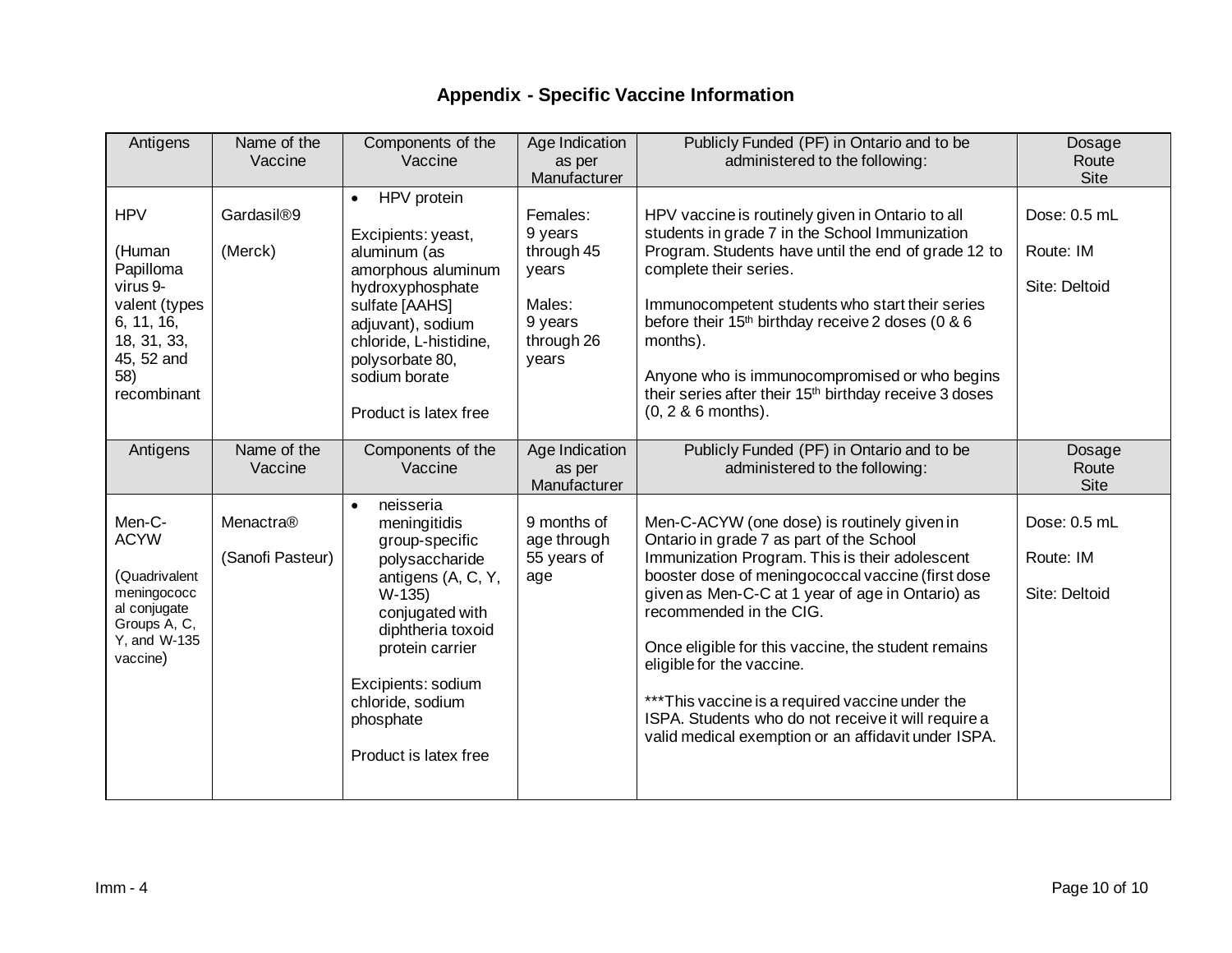| Antigens                                             | Name of the<br>Vaccine                                                 | Components of the<br>Vaccine                                                                                                                                                                                                                                                                                                                                                                                                                                                                                                      | Age Indication<br>as per<br>Manufacturer                     | Publicly Funded (PF) in Ontario and to be<br>administered to the following:                                                                                                                                                                                                                                                                                                                                                                                                                                                                                                                                                                                                               | Dosage<br>Route<br>Site                                                                                                                                                                                                                                                          |
|------------------------------------------------------|------------------------------------------------------------------------|-----------------------------------------------------------------------------------------------------------------------------------------------------------------------------------------------------------------------------------------------------------------------------------------------------------------------------------------------------------------------------------------------------------------------------------------------------------------------------------------------------------------------------------|--------------------------------------------------------------|-------------------------------------------------------------------------------------------------------------------------------------------------------------------------------------------------------------------------------------------------------------------------------------------------------------------------------------------------------------------------------------------------------------------------------------------------------------------------------------------------------------------------------------------------------------------------------------------------------------------------------------------------------------------------------------------|----------------------------------------------------------------------------------------------------------------------------------------------------------------------------------------------------------------------------------------------------------------------------------|
| <b>HB</b><br>(Hepatitis B<br>vaccine)<br>recombinant | Recombivax<br><b>HB®</b><br>(Merck)<br>Engerix <sup>®-B</sup><br>(GSK) | <b>Hepatitis B</b><br>$\bullet$<br>surface antigen<br>Excipients:<br>amorphous aluminum<br>hydroxyphosphate,<br>sodium borate,<br>sodium chloride<br>Manufacturing<br>Process Residuals:<br>formaldehyde, yeast<br><b>Contains latex</b><br><b>Hepatitis B</b><br>$\bullet$<br>surface antigen<br>Excipients: aluminum<br>hydroxide, disodium<br>phosphate dihydrate,<br>polysorbate 20,<br>sodium chloride,<br>sodium dihydrogen<br>phosphate dihydrate<br>Manufacturing<br>Process Residuals:<br>yeast<br>Product is latex free | Any age from<br>birth onward<br>Any age from<br>birth onward | HB vaccine is routinely given in Ontario to all<br>students in grade 7 in the School Immunization<br>Program. Students have until the end of grade 8 to<br>complete their series. Due to COVID-19, students<br>who are currently in grade 9 will have until August<br>31, 2021 to complete this series publicly funded.<br>Grade 7 students who have been previously<br>immunized with a complete series of HB vaccine are<br>not to receive any further doses in the School<br>Immunization Program.<br>For students who have received a partial series of<br>HB vaccine, refer to the table below "HB Quick<br>Reference - Grade 7 School and Public Clinics to<br>complete the series. | Dose: For youth 11<br>through 15 years of<br>age - 2 dose<br>schedule (1.0mL<br>each at 0 & 6<br>months)<br>Route: IM<br>Site: Deltoid<br>Dose: For youth 11<br>through 15 years of<br>age - 2 dose<br>schedule (1.0mL<br>each at 0 & 6<br>months)<br>Route: IM<br>Site: Deltoid |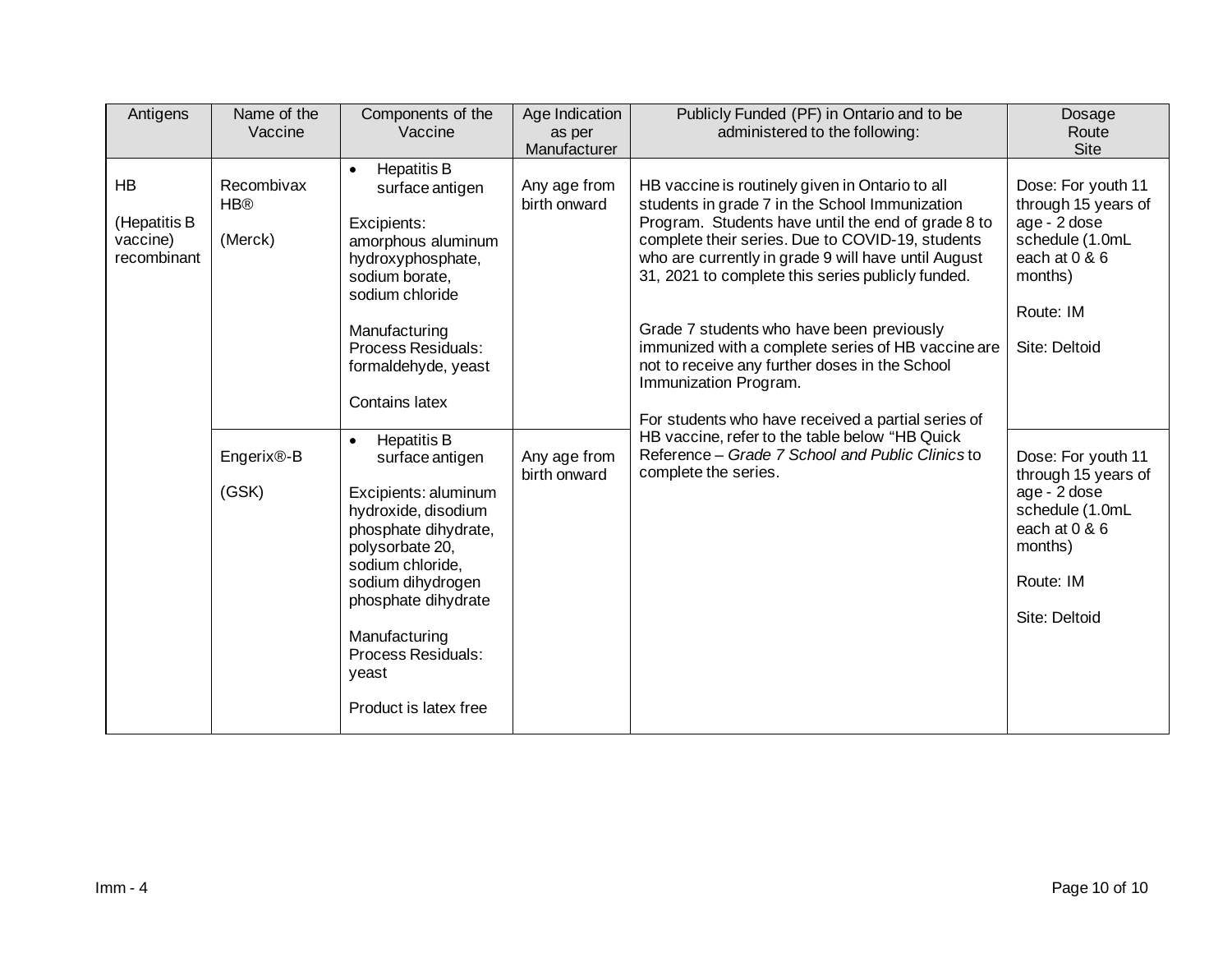| <b>HB Quick Reference – School and Public Clinics</b><br><i>*Consent form returned and indicates YES for HB.</i>                                                                                                                                                                                                                                           |                                                                                                                                                                                                                                                                                             |                                                                                                                                                                                                                                                                  |  |  |  |
|------------------------------------------------------------------------------------------------------------------------------------------------------------------------------------------------------------------------------------------------------------------------------------------------------------------------------------------------------------|---------------------------------------------------------------------------------------------------------------------------------------------------------------------------------------------------------------------------------------------------------------------------------------------|------------------------------------------------------------------------------------------------------------------------------------------------------------------------------------------------------------------------------------------------------------------|--|--|--|
| <b>Student HB Status</b>                                                                                                                                                                                                                                                                                                                                   | H <sub>B</sub><br><b>Recommendations</b>                                                                                                                                                                                                                                                    | <b>Communication &amp;</b><br><b>Documentation</b>                                                                                                                                                                                                               |  |  |  |
| No previous HB                                                                                                                                                                                                                                                                                                                                             |                                                                                                                                                                                                                                                                                             |                                                                                                                                                                                                                                                                  |  |  |  |
| Age 11-15 years<br>Age 16-19 years                                                                                                                                                                                                                                                                                                                         | 2 doses HB - 6<br>$\bullet$<br>months apart<br>3 doses HB - 0, 1, 6<br>$\bullet$<br>month                                                                                                                                                                                                   | Document as received.<br>$\bullet$<br>Send home Notice of<br>$\bullet$<br><i>Immunization</i> form.                                                                                                                                                              |  |  |  |
| <b>Complete</b>                                                                                                                                                                                                                                                                                                                                            |                                                                                                                                                                                                                                                                                             |                                                                                                                                                                                                                                                                  |  |  |  |
| o HB series<br>$\bullet$ 0, 1, 6 months<br>$\bullet$ 0, 1, 2, 12<br>Twinrix <sup>®</sup><br>$\Omega$<br>$\blacksquare$ Junior- 0, 1, 6<br>• Adult-0, 6-12<br>$\blacksquare$ Adult 0, 1, 6<br>Adult 0, day 7, day 21, month 12<br>o Hexavalent series (DTaP-HB-IPV-Hib or<br>INFANRIX hexa <sup>TM</sup> ) given as infant (2, 4,<br>6 months).             | Give nothing<br>$\bullet$                                                                                                                                                                                                                                                                   | Update event status as<br>previously immunized.<br>Document dates in Panorama.<br>Attach previously immunized<br>sticker to Notice of Immunization<br>form.                                                                                                      |  |  |  |
| Immunized as an Infant                                                                                                                                                                                                                                                                                                                                     |                                                                                                                                                                                                                                                                                             |                                                                                                                                                                                                                                                                  |  |  |  |
| o 1 valid dose<br>■ 1 dose given<br>• 2 doses with incorrect intervals<br>$\circ$ 2 valid doses<br>• 2 doses with correct intervals                                                                                                                                                                                                                        | 2 doses of 1.0mL HB<br>$\bullet$<br>(5 months apart)<br>1 dose of 1.0mL HB.<br>$\bullet$                                                                                                                                                                                                    | Ensure dates provided are<br>entered into Panorama.<br>Document as received.<br>$\bullet$<br>Send home Notice of<br>Immunization form.                                                                                                                           |  |  |  |
| <b>Incomplete Twinrix® series</b><br>Parent declines to complete Twinrix® series                                                                                                                                                                                                                                                                           |                                                                                                                                                                                                                                                                                             |                                                                                                                                                                                                                                                                  |  |  |  |
| 1 valid dose of Adult Twinrix®<br>1 dose given<br>$\circ$<br>o 2 doses given less than 6 months apart<br>2 valid doses of Junior Twinrix®<br>o 2 doses given at correct intervals<br>$\circ$ 3 doses given with incorrect timing<br>1 valid doses of Junior Twinrix <sup>®</sup><br>1 dose given<br>$\circ$<br>o 2 or 3 doses given with incorrect timing. | 1 dose of 1.0mL HB<br>$\bullet$<br>if parent does not<br>want to complete<br>Twinrix <sup>®</sup> series.<br>To be given in<br>$\bullet$<br><b>Public Clinic only</b><br>*2 doses of 0.5mL<br>HB (5 months apart)<br>if parent does not<br>want to complete<br>Twinrix <sup>®</sup> series. | Ensure dates provided are<br>entered into Panorama.<br>Document as received (if<br>$\bullet$<br>applicable).<br>Send home Notice of<br><i>Immunization</i> form<br>Ensure dates provided are<br>entered into Panorama.<br>Arrange for any required follow<br>up. |  |  |  |

# **Incomplete School Vaccine series- For School & Public Clinic Use**